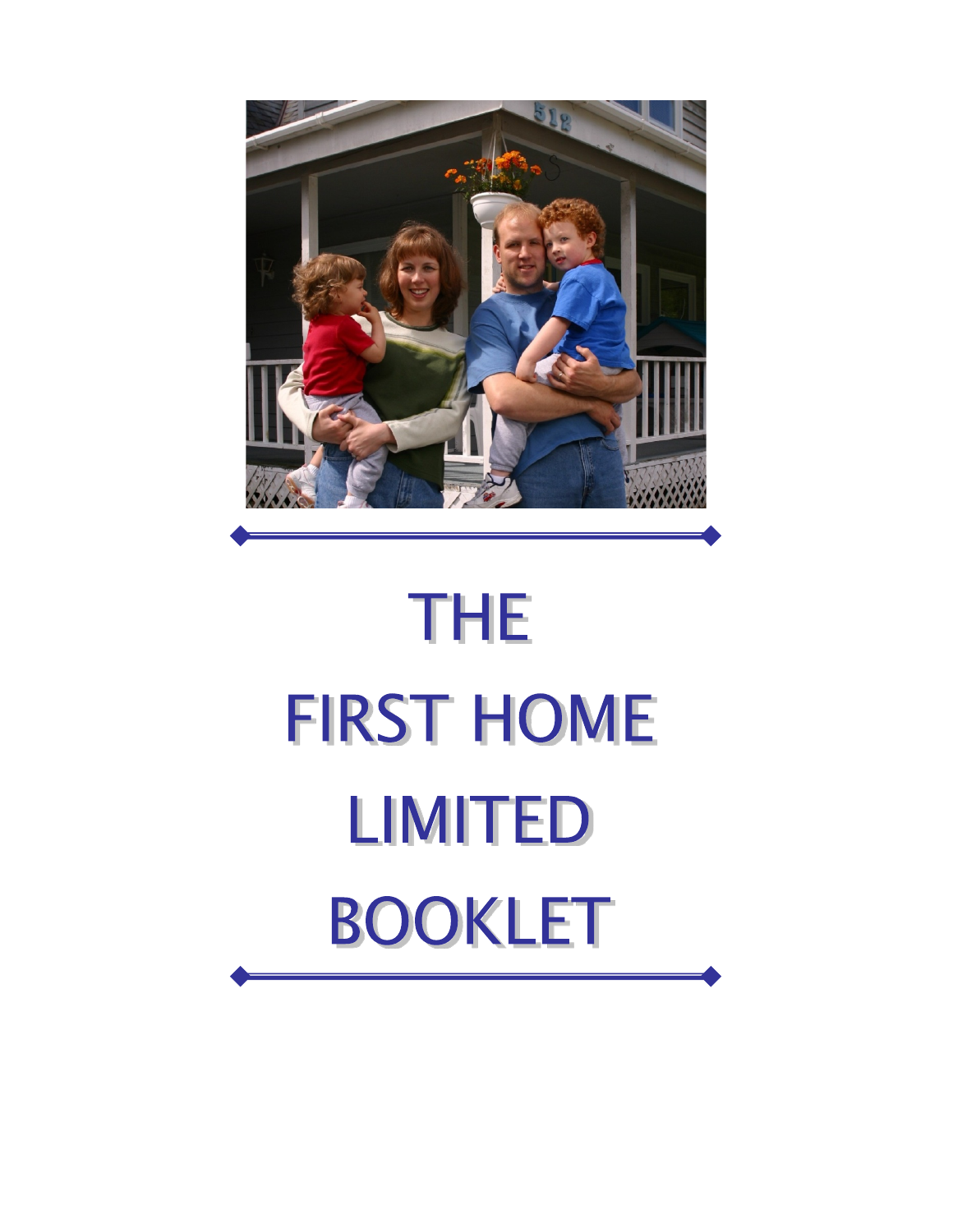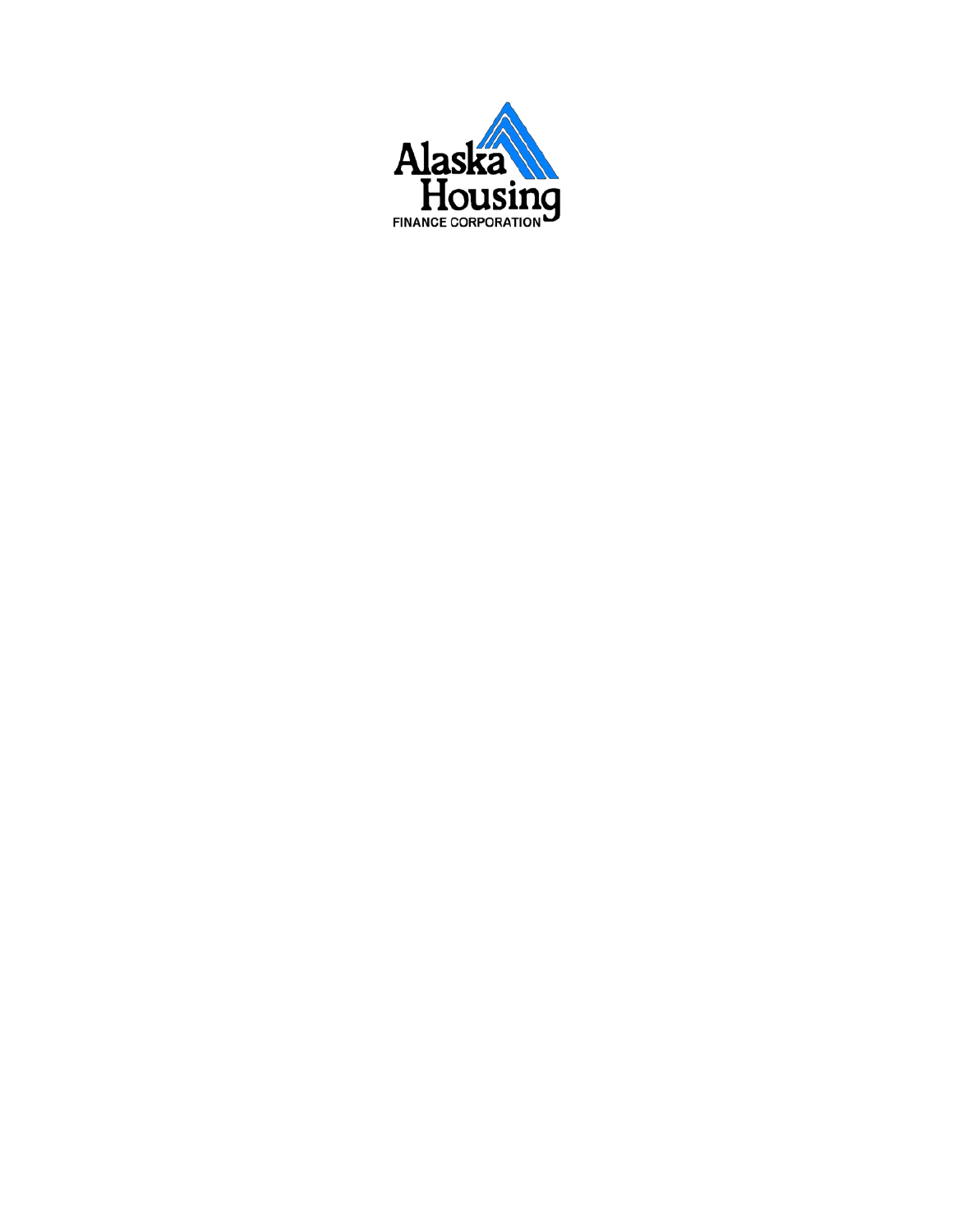## **Contents**

| Welcome                                               | 1 |
|-------------------------------------------------------|---|
| <b>Mortgage Eligibility Requirements</b>              | 2 |
| Income Limits                                         | 2 |
| <b>Acquisition Cost</b>                               | 2 |
| <b>Exclusions to Acquisition Cost</b>                 | 3 |
| Targeted and Non-Targeted Areas of the State          | 3 |
| <b>Prior Ownership Limitation</b>                     | 3 |
| Targeted and Non-Targeted Areas of the State          | 3 |
| <b>Qualified Veterans</b>                             | 4 |
| <b>Recapture Provision</b>                            | 4 |
| <b>Property Occupancy</b>                             | 4 |
| <b>Penalties</b>                                      | 5 |
| Applicant's Affidavit and Certification (Form PRG-43) | 6 |

# About Alaska Housing Finance Corporation

The Alaska Housing Finance Corporation (AHFC) is a self-supporting public corporation with \$5.4 billion in assets. It provides special loan programs for low and moderate-income borrowers, veterans, and those living in rural areas of the state; financing for multi-family, senior, and special needs complexes; secondary financing for single-family homes; energy programs; low income rental housing; and special programs for the homeless and those seeking to become self-sufficient. AHFC is governed by a seven-member Board of Directors.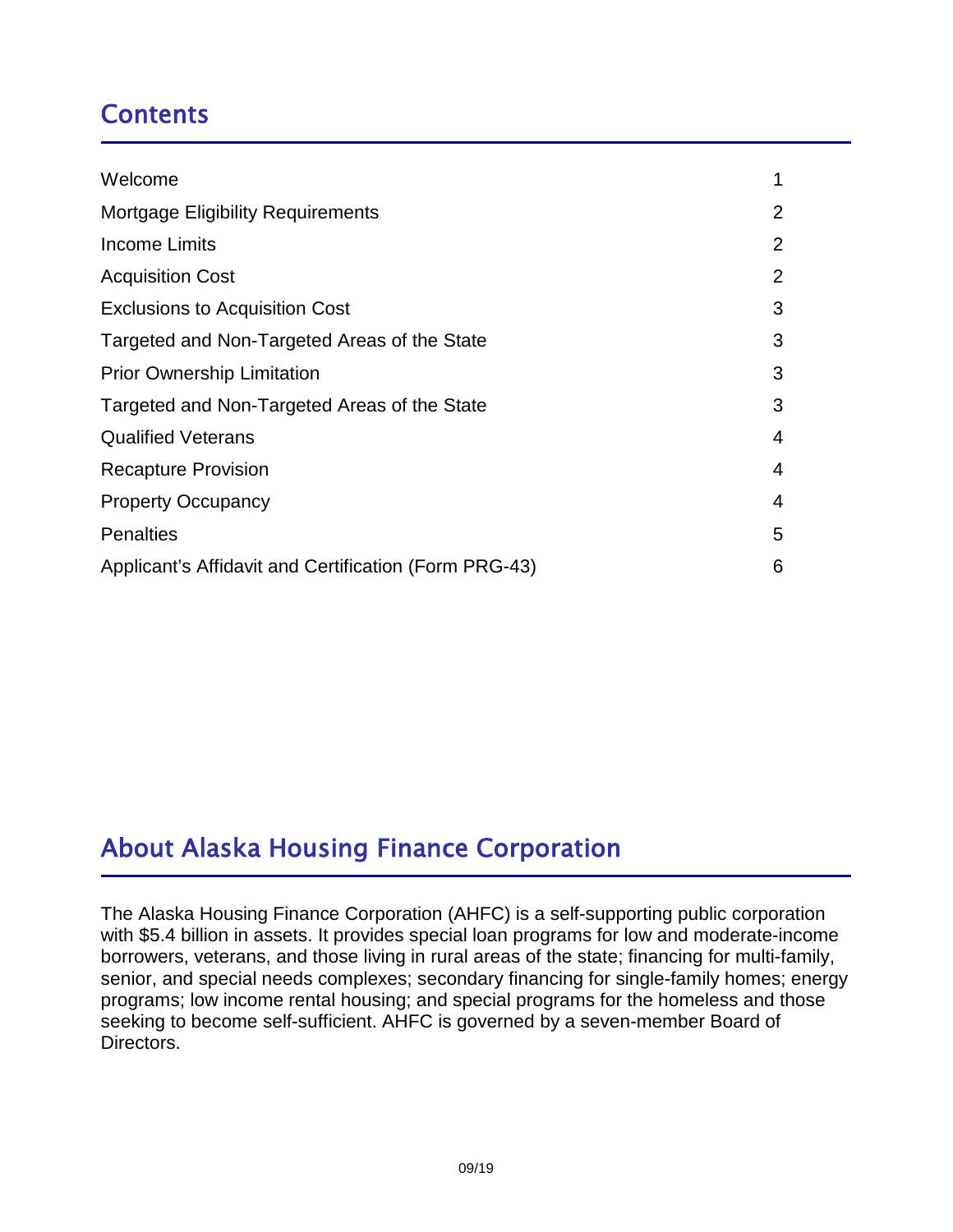# Welcome to the Alaska Housing Finance Corporation First Home Limited Loan Program

The Alaska Housing Finance Corporation (AHFC) is a public corporation and governmental instrumentality of the State of Alaska. Among its responsibilities is providing long-term mortgage financing for residential housing to be occupied by persons of low-to-moderate income. One way AHFC is meeting this responsibility is through the sale of lower-rate, tax-exempt bonds to finance its First Home Limited Loan Program.

Requirements are imposed on the First Home Limited Program and on participating lenders under the Internal Revenue Code (Code). Interest on Qualified Mortgage Revenue Bonds (QMRB) issued by AHFC to finance the program may be held taxable unless all requirements of the Code are met. You have applied for a mortgage loan from the proceeds of the QMRB, and are therefore receiving the benefit of a lower interest rate than is customarily charged on other mortgage loans. There are specific requirements in regard to qualifying for these mortgage loans. This booklet was created to explain each of these requirements. **You are asked to read each section of this booklet**. If there is any part you do not understand, please contact your lender with your questions.

Prior to a loan commitment from AHFC, you will be required to sign the *Applicant's Affidavit and Certification* located in the back of this booklet. *You only need to return the affidavit and certification forms* – the booklet is yours for future reference. Keep it with your other important papers.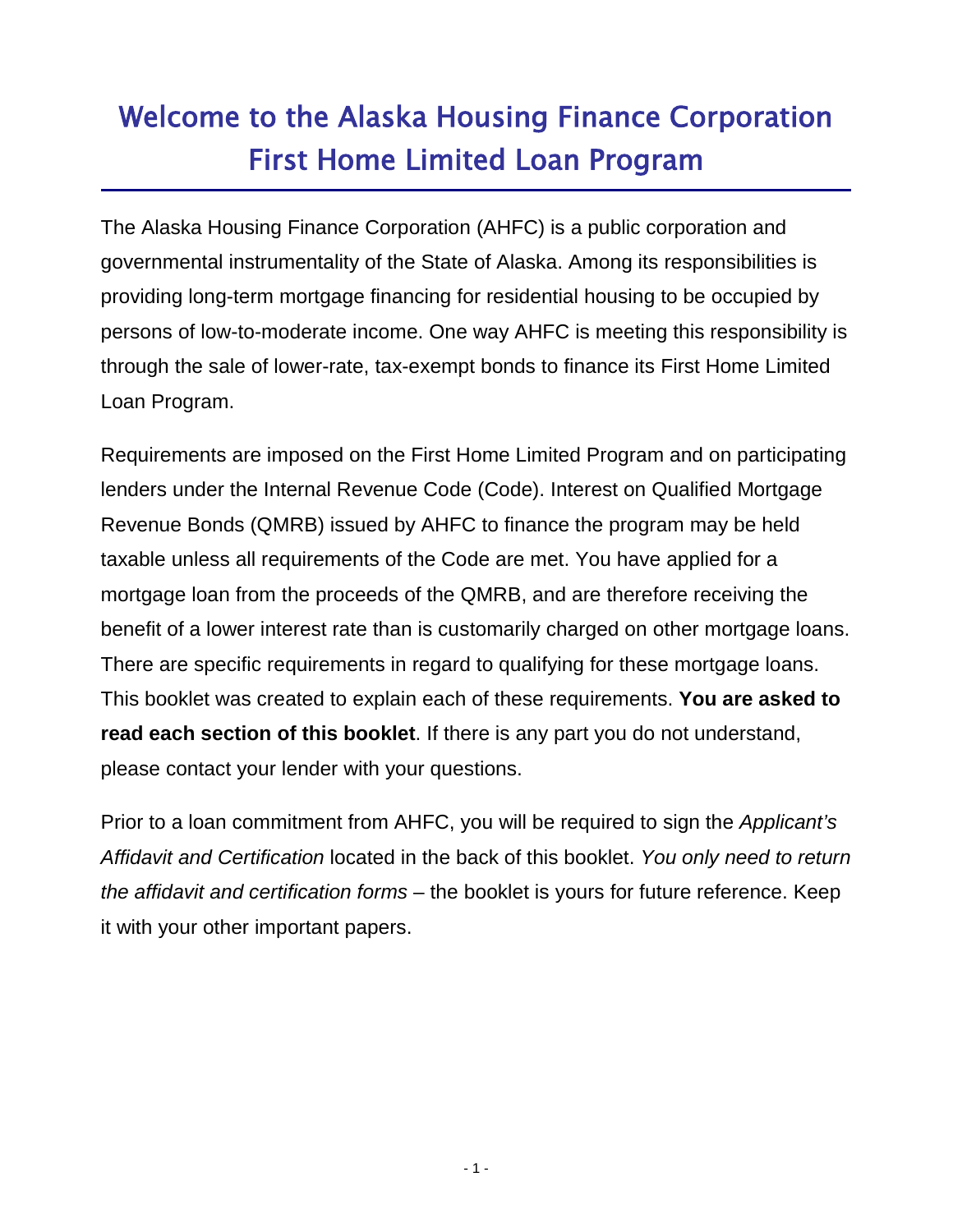### Mortgage Eligibility Requirements

Certain mortgage eligibility requirements must be met to qualify for an AHFC First Home Limited mortgage loan. The basic mortgage eligibility requirements include the income-limitation requirement, the purchase-price (*acquisition cost*) limit, prior-ownership limitation (except for Targeted Areas and Qualified Veterans), occupancy requirement, and recapture requirement, each of which is explained on the following pages.

You cannot use any part of the loan proceeds to acquire or replace an existing mortgage except for the construction period financing or other temporary initial financing for construction. A loan to acquire factory-made housing (a mobile home) qualifies only if the housing is permanently affixed to the land. Please review the following explanations of each requirement before you execute the *Applicant's Affidavit and Certification*. Remember, these guidelines must be reviewed and the affidavit and certification executed prior to the time your lender submits your application to AHFC for a commitment.

#### Income Limits

The intent of the federal income limits is to determine eligibility as a low to moderate-income borrower. Information with respect to gross monthly income may be obtained from loan documents executed during the four-month period ending on the date of the closing of the mortgage. Household Income is the income of the parties who sign the deed of trust and take title to the property. Annualized Income is the sum of monthly gross pay including any additional income from: overtime, part-time employment, bonuses, dividends, interest, royalties, pensions, Veteran Administration compensation, net rental income, etc., and other income (such as alimony, child support, public assistance, sick pay, social security benefits, unemployment compensation, income received from trusts, and income received from business activities or investments, workers compensation, and disability insurance).

#### Acquisition Cost

Acquisition cost is the cost of acquiring a residence from the seller as a completed residential unit. (If the residence is so incomplete that it cannot be occupied under existing laws, the reasonable cost of completing the residence sufficiently to permit occupancy must be included in the acquisition cost.) No portion of the proceeds of the AHFC First Home Limited Program loan can be used to acquire appliances, furniture, or other personal property not permanently affixed to the residence. A true and correct copy of the completed real estate purchase contract or construction contract for the purchase of the residence, along with the signed *Seller's Affidavit and Certification,* in the back of this booklet, must be provided to your lender. The purchase price stated in the real estate contract represents the complete agreement between the applicant and the sellers of the residence. The applicant and the sellers cannot enter into an additional contract or agreement, whether written or verbal, expressed or implied, regarding additional construction to the residence or to transfer any other property for additional cost.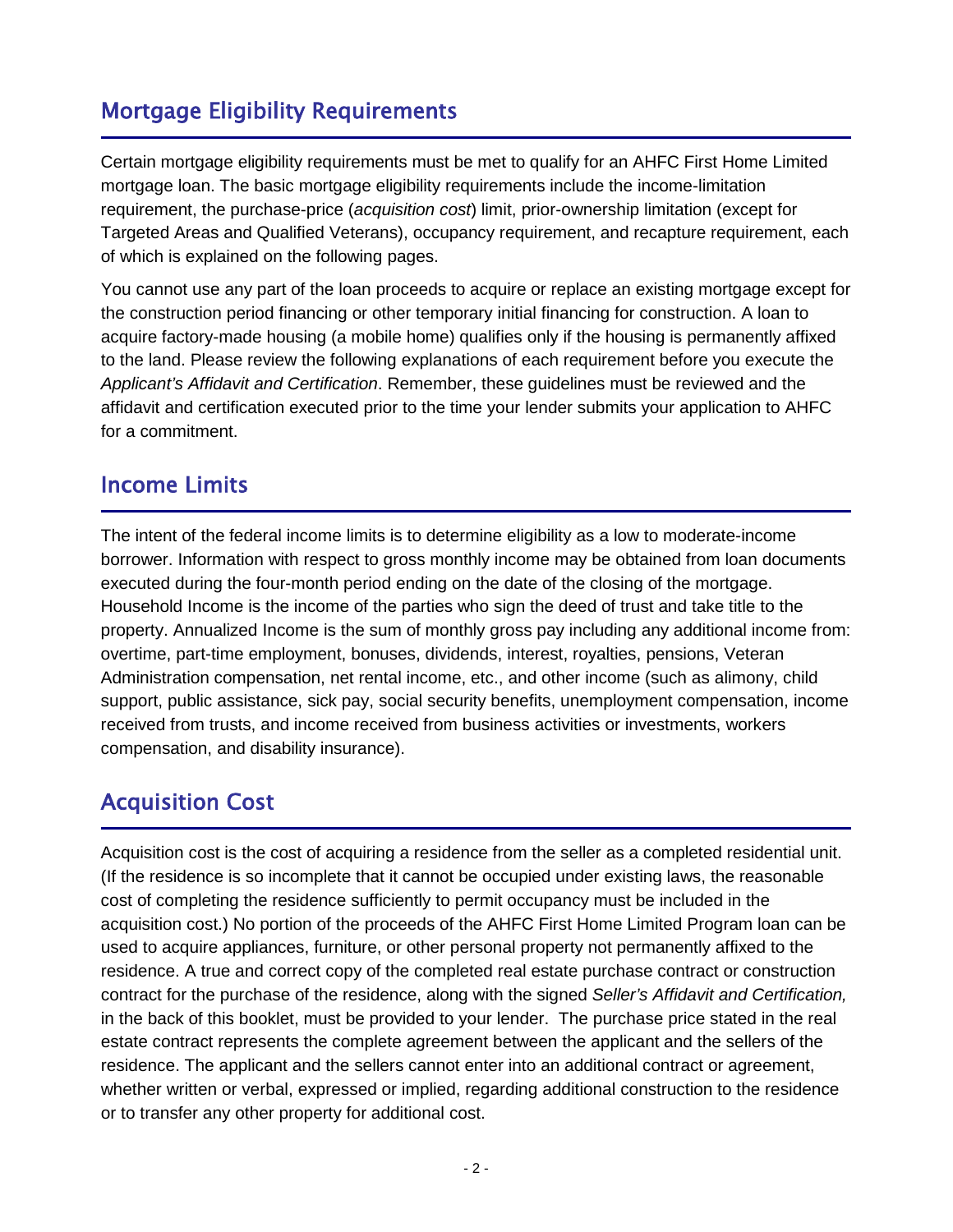# Exclusions to Acquisition Cost

The acquisition cost of a residence does not include:

- 1. usual and reasonable settlement and financing costs (settlement costs include title and transfer fees, title insurance, survey fees and other similar costs; and financing costs include credit report fees, legal fees, appraisal expenses, loan origination or commitment fees, points which are paid by the purchaser(s), or other costs of financing the residence, provided that none of such amounts may exceed the usual and reasonable costs which otherwise would be paid);
- 2. the imputed value of services performed by the purchaser or members of his/her family, which includes the purchaser's brothers and sisters (whether by whole or by half-blood), spouse, ancestors, and lineal descendants, in constructing or completing the residence: or
- 3. the cost of land which has been owned by the purchaser(s) for at least two years before the date on which the construction of the structure comprising the residence begins.

#### Prior Ownership Limitation

Borrowers are required to meet the first-time home buyer's test unless they are a qualified veteran or the property is located in a targeted area. Borrowers cannot meet the first-time home buyer's test if they held any of the following ownership interests in a principal residence during the three years prior to application for an AHFC commitment to purchase the loan: a fee simple interest, a joint tenancy, a tenancy in common, a tenancy by the entirety, a tenant shareholder in a cooperative, a life estate, a land contract pursuant to which possession and burdens of ownership are transferred even though legal title is not transferred until sometime later, and a beneficial interest in a trust that would constitute an ownership interest if it were held directly by the mortgagor. Interests which are not considered ownership interests include: a remainder interest, a lease without regard to any purchase option, a mere expectancy to inherit an interest in a principal residence, the interest that a purchaser of a residence acquires upon the execution of a purchase contract, and an interest in other than a principal residence during the previous three years. Ownership of a mobile home that was not permanently affixed to the land is not considered a disqualifying ownership interest. Each person who will be named on the deed of trust or other mortgage instrument and also has an ownership interest in the residence being financed must satisfy the first-time home buyer's test.

#### Targeted and Non-Targeted Areas of the State

Most areas of the state of Alaska represent *Non-Targeted* areas under definitions established by the Internal Revenue Service. However, some areas are *Targeted* for growth and, as such, have fewer restrictions placed upon the borrowers than those in non-targeted areas. For targeted areas, borrowers do not have to be first-time homebuyers. Contact your lender to determine whether the property you are financing is located in a *Targeted* area of the state.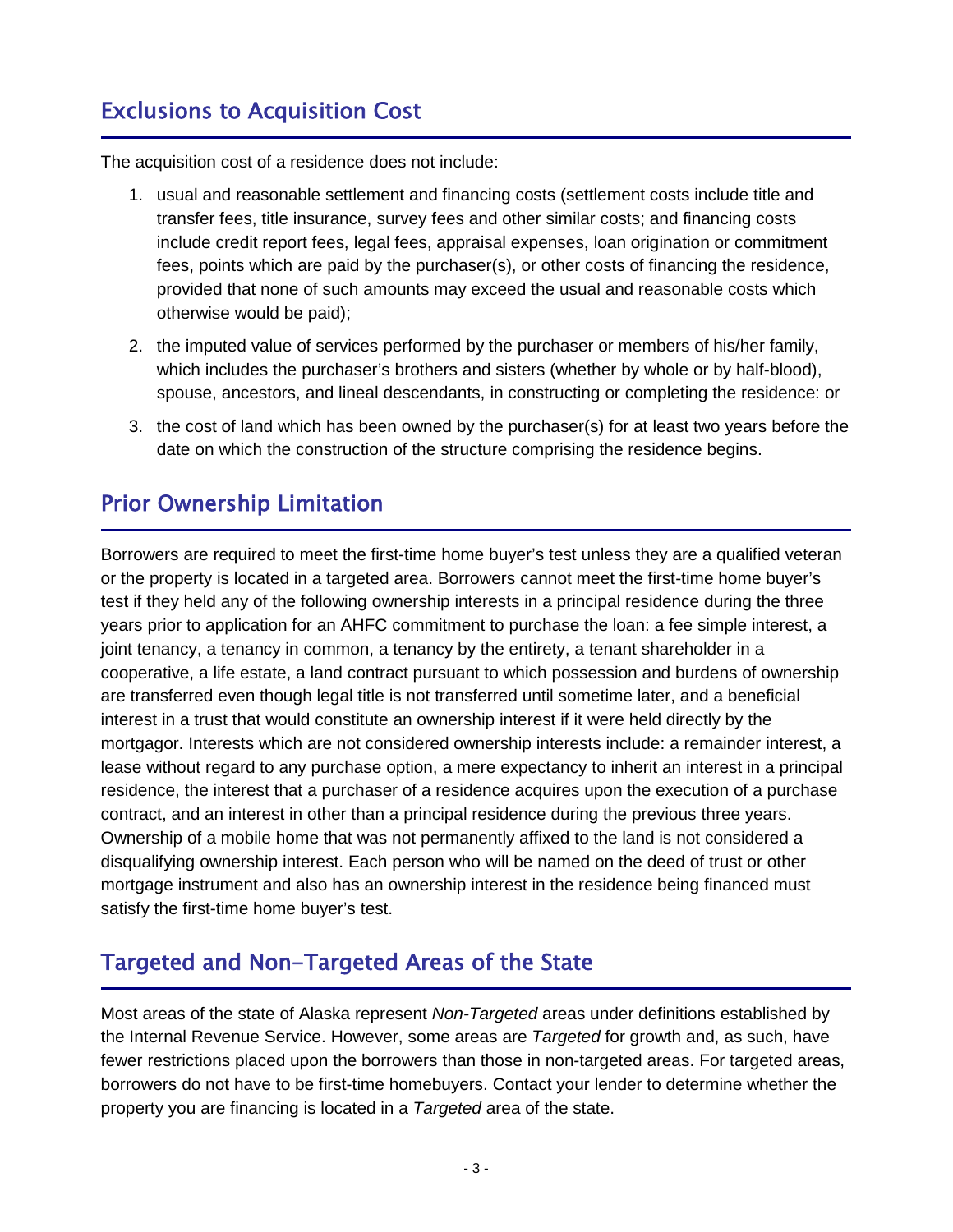### Qualified Veterans

The prior home ownership limitation does not apply to Qualified Veterans. A "qualified veteran" must meet the following criteria:

- The veteran has not had a previous mortgage loan financed under the First Home Limited Program or the Veteran's Mortgage Program.
- If retired, discharged, or released from duty, separation must have been under conditions other than dishonorable.
- If not retired, discharged, or released from active duty, has completed his or her initial period of duty and would have been entitled to a discharge or release under conditions other than dishonorable at the end of his or her initial period of duty.

Active duty service in the Armed Forces may qualify. Active duty is full time duty, other than for training, in the United States Army, Navy, Marine Corps, Air Force, or Coast Guard or in a reserve component of the United States Army, Navy, Marine Corps, Air Force or Coast Guard.

Duty in the Public Health Service, National Oceanic and Atmospheric Administration, Coast and Geodetic Survey, United States Military, Air Force, Coast Guard or Naval Academy, may also qualify.

#### Recapture Provision

Because you are receiving a mortgage loan from the proceeds of tax-exempt Qualified Mortgage Bonds, and as a result receiving the benefit of a lower interest rate on your loan, if you sell or otherwise dispose of your home at a profit during the nine years following loan closing, this lower loan-rate benefit may be partially recaptured in the form of higher federal income tax for the year in which you sell your home. The recapture only applies, however, if you sell your home at a gain and if your income increases above specified levels. You should consult a tax advisor or the Internal Revenue Service at the time you sell your home to determine the amount, if any, of the recapture tax. At the closing of your loan, you will be required to execute a recapture notice which provides additional information needed to calculate the recapture tax, if applicable.

#### Property Occupancy

Your home must be located within the state of Alaska and not be occupied by more than one family. If the home was designed for occupancy by two families, it must have been occupied as a residence for more than five years before the date of application for an AHFC commitment to purchase your mortgage. As a purchaser, you (and any other borrower on your loan) are required to occupy one unit. You (and any other borrower) must occupy the home as your principal place of residence within 60 days after the closing of the mortgage, or in the case of a loan made to finance the construction of a home, within 60 days after the completion of the construction. Except in the case of the rental of a unit in a two-unit home, you may not use the home in a trade or business which qualifies you to deduct any portion of the cost of the home as a business expense on your federal income tax return. In any event, you may not use more than 15% of the total area of the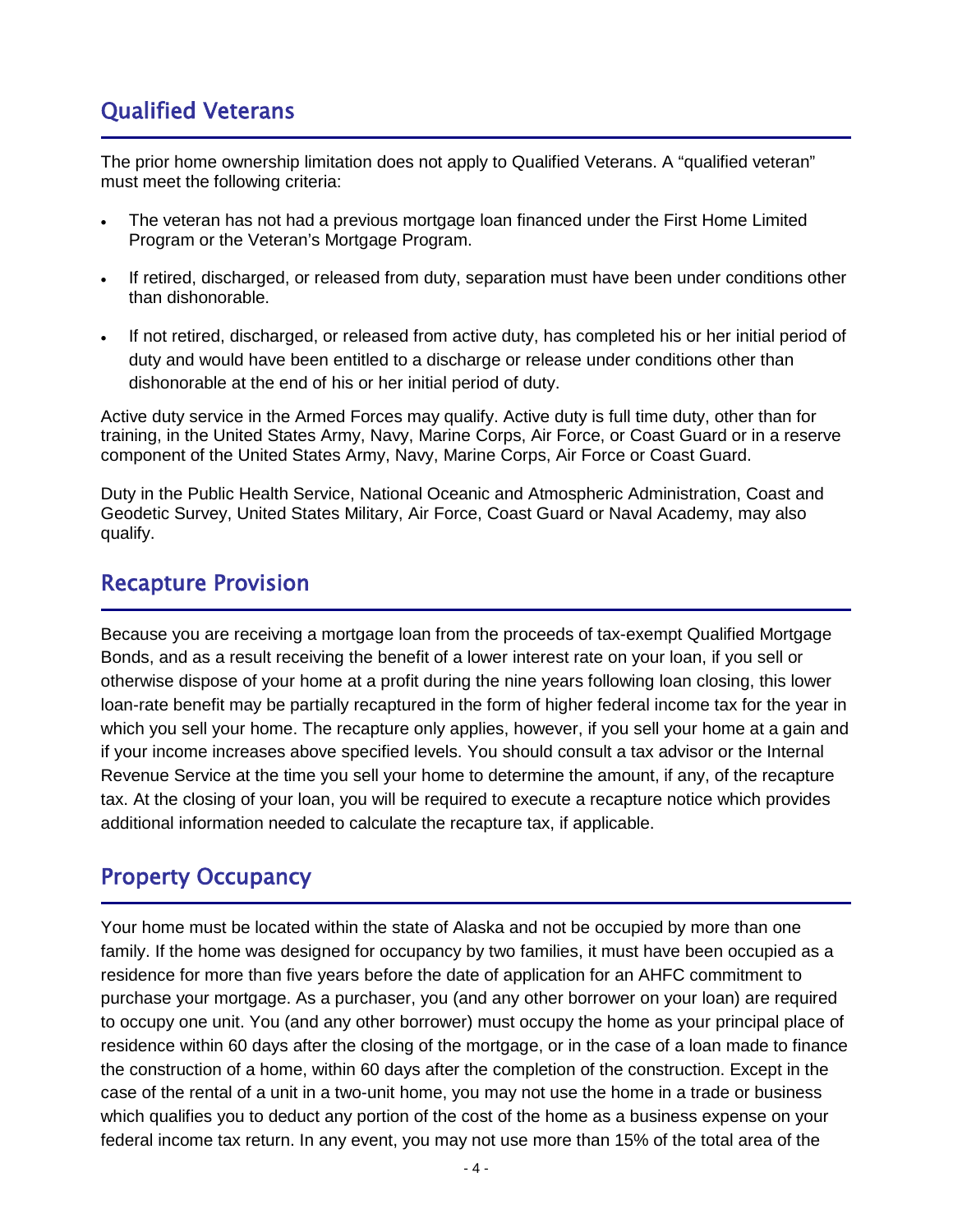residence in a trade or business. You may not use the residence as an investment property and may not receive any income from the residence or land being purchased with the residence. You may not use the residence as a recreational home. The amount of land being purchased with the residence may not exceed that which maintains the basic livability of the home, and you may not subdivide such land or otherwise sell it. You may not purchase the residence for purposes of resale and may not allow the mortgage on it to be assumed or sell the residence subject to the mortgage, *unless your written approval is granted to do so by AHFC*. Violation of any of the requirements may result in the loss of the interest deduction on the loan, as set for in the Code.

#### **Penalties**

You will be subject to penalties if you make any material misstatements or omit any of the information requested on any form or affidavit and certification required to complete this loan process. If so, the following may occur:

- 1. You may be fined not more than \$5,000 or imprisoned not more than two years, or both, pursuant to Section 1014 of Title 18 of the United States Code.
- 2. A prosecuting attorney may be contacted for investigation regarding perjury, misrepresentation, and fraud.
- 3. The outstanding balance of the loan will be immediately due and payable together with accrued interest and foreclosure costs (if foreclosure is necessary because payment in full is not made immediately).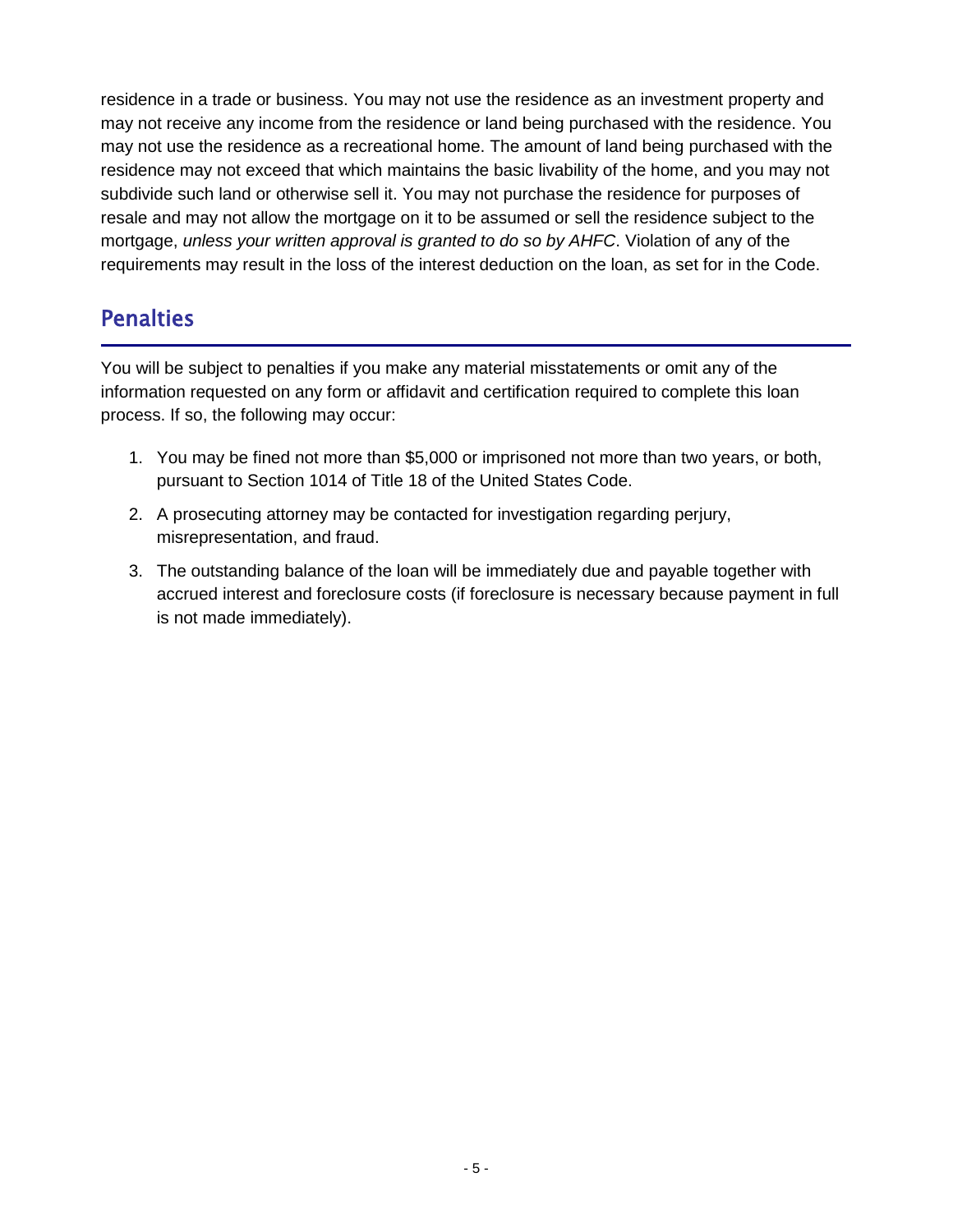

| Lender's Name: University of the Second Lender's Name: |
|--------------------------------------------------------|

STATE OF ALASKA, To-Wit:

*The undersigned Borrower(s) as applicant(s) for a home mortgage loan originated pursuant to the First Home Limited Program of the Alaska Housing Finance Corporation (AHFC), being duly sworn, does hereby represent and warrant as follows:*

- 1. I have received and have reviewed the AHFC First Home Limited booklet;
- 2. I am applying for a loan under AHFC's First Home Limited Program and understand and am complying with the guidelines applicable to this program;
- 3. The property is located in the state of Alaska, and I understand there is:
	- a. an income limit of \$
	- b. for a family of  $\qquad \qquad$  (number of family members); and
	- c. an acquisition cost limit of  $\frac{1}{2}$  \_\_\_\_\_\_\_\_\_\_\_\_\_\_\_\_\_\_\_\_\_\_\_\_\_\_\_\_\_\_ for:
		- \_\_\_\_\_\_\_\_ Anchorage or \_\_\_\_\_\_\_\_ the state of Alaska (check whichever applies);
	- d. for a \_\_\_\_\_\_\_\_ single-family residence or \_\_\_\_\_\_\_\_ existing duplex (check one);
- 4. Unless I am a qualified veteran or am purchasing in a non-targeted area of the state of Alaska, I have not had an ownership interest in a principal residence within the last three years immediately preceding application for commitment for a loan from AHFC;
- 5. I have reviewed the Recapture Provision in regard to future sale of the property;
- 6. I will occupy this property as my principal residence within 60 days after the date of closing;
- 7. I will not use the property as investment property and will not receive any income from the residence or land being purchased with the residence with the exception of rental income if the property is a two-unit dwelling; **and**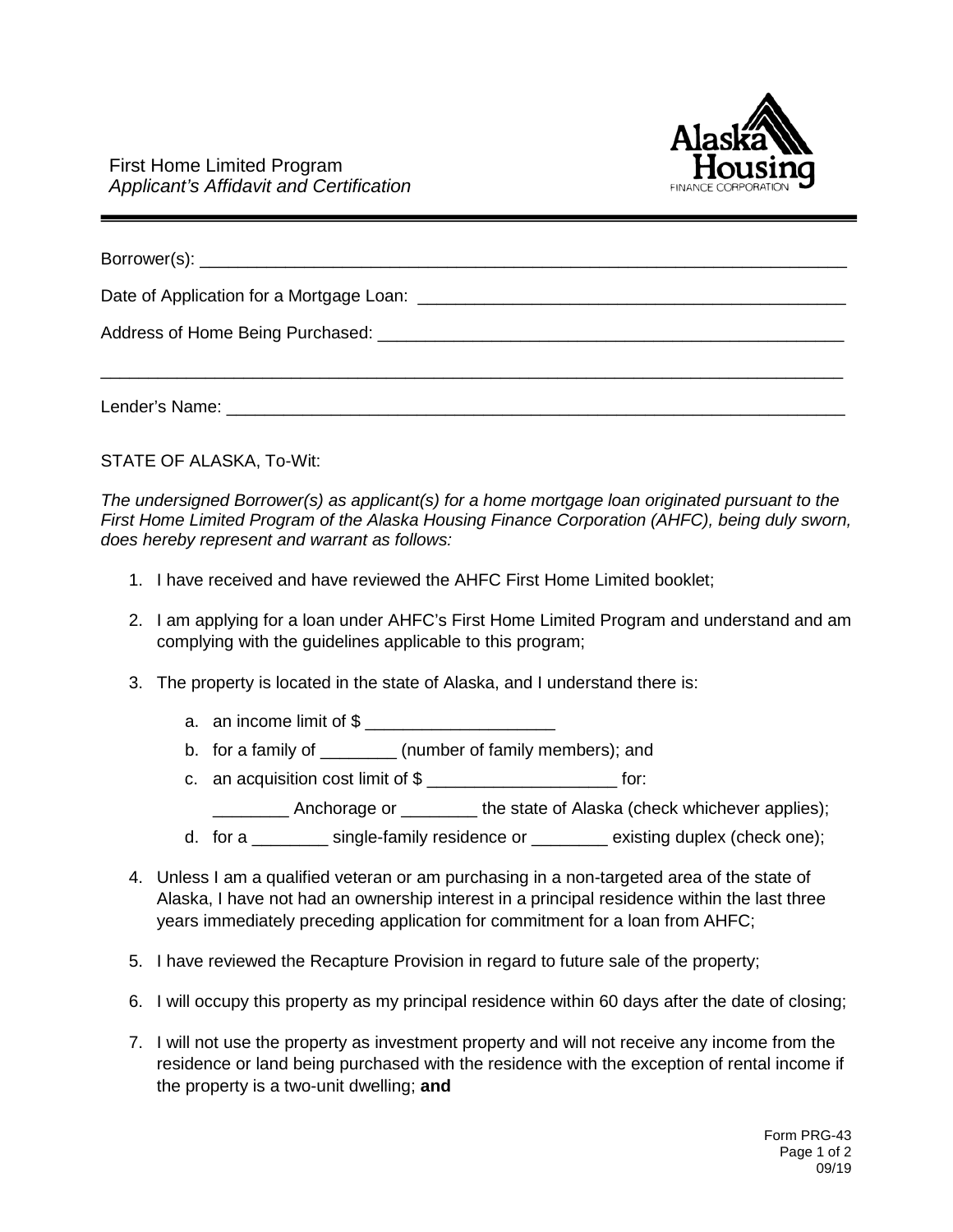- 8. If applicable,
	- a.  $I(we)$ ,

[enter name(s) of applicant(s) seeking qualification as a "qualified veteran"], certify that I am a "qualified veteran" by attaching a copy of a certification by the Veteran's Administration that I am a "veteran" within the meaning of 38 U.S.C. 101(2) and that if discharged, I have been discharged under conditions which are honorable or other than dishonorable.

- b. I(we) certify that I(we) have not previously had a mortgage loan financed under the First Home Limited Program or the Veteran's Mortgage Program.
- 9. I have read the penalty for declaring a false statement in regard to obtaining a mortgage loan through AHFC's First Home Limited Program.

| Borrower's Signature<br>Date                                                               |                                                                       |
|--------------------------------------------------------------------------------------------|-----------------------------------------------------------------------|
| <b>STATE OF ALASKA</b><br>SS.<br><b>WEIGHT STATE</b> JUDICIAL DISTRICT                     |                                                                       |
| The foregoing instrument was acknowledged before me this _____ day of ____________, ______ |                                                                       |
|                                                                                            | Notary Public in and for Alaska<br>My Commission Expires: ___________ |
| Borrower's Signature<br>Date                                                               |                                                                       |
| <b>STATE OF ALASKA</b><br>SS.<br>JUDICIAL DISTRICT                                         |                                                                       |
| The foregoing instrument was acknowledged before me this _____ day of ____________, ______ |                                                                       |
|                                                                                            |                                                                       |
|                                                                                            | Notary Public in and for Alaska<br>My Commission Expires: _________   |